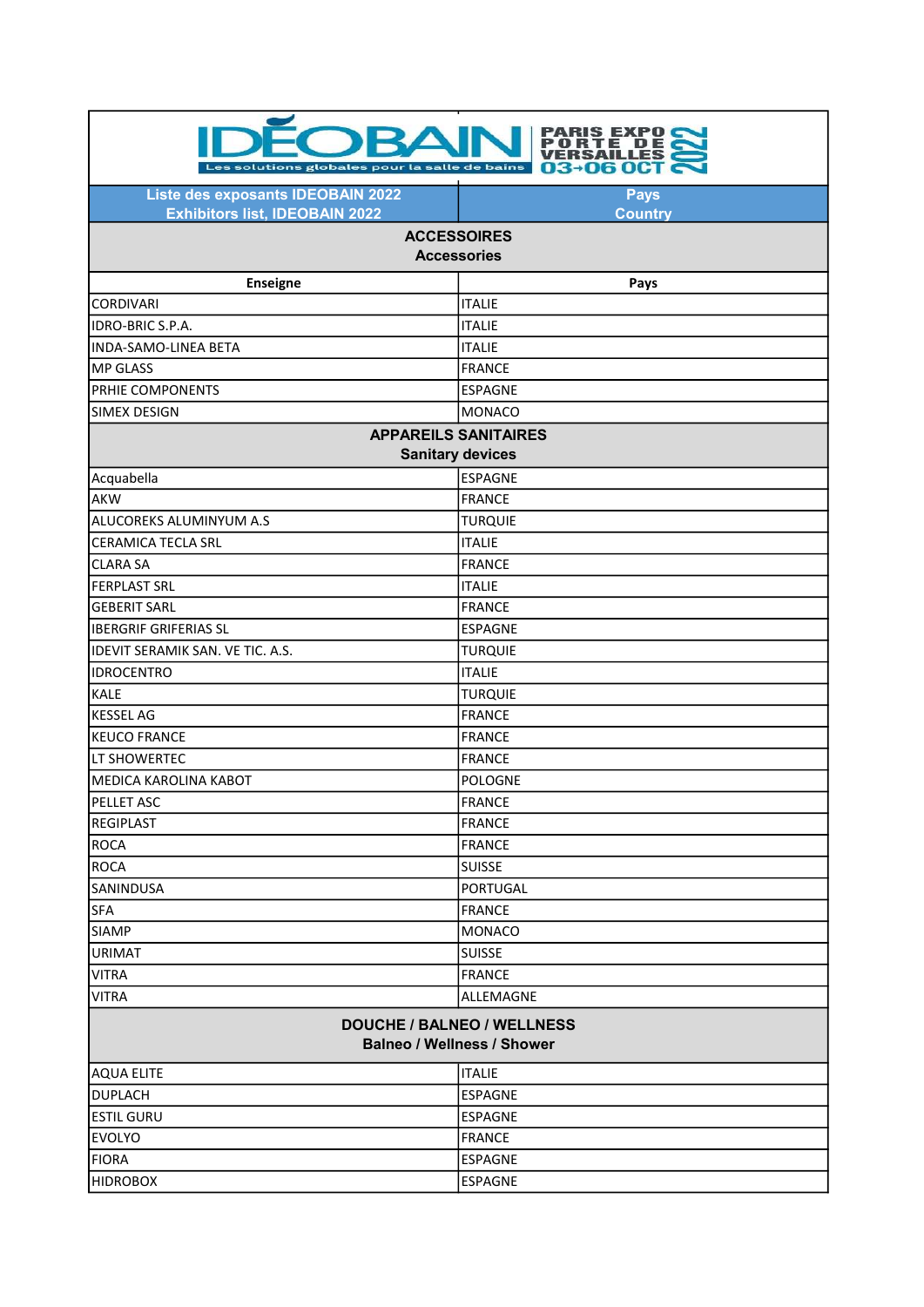| EXPO<br>D E<br>LES:<br>Les solutions globales pour la salle de bains<br>03-06 OCT |                                  |  |
|-----------------------------------------------------------------------------------|----------------------------------|--|
| Liste des exposants IDEOBAIN 2022                                                 | <b>Pays</b>                      |  |
| <b>Exhibitors list, IDEOBAIN 2022</b><br>HIDRONATUR by Plasvina                   | <b>Country</b><br><b>ESPAGNE</b> |  |
| <b>JACUZZI FRANCE</b>                                                             | <b>FRANCE</b>                    |  |
| <b>MAMPARAS DOCCIA</b>                                                            | <b>ESPAGNE</b>                   |  |
| mcbath                                                                            | <b>ESPAGNE</b>                   |  |
| <b>PROFILTEK</b>                                                                  | <b>ESPAGNE</b>                   |  |
| <b>SAMO SPA</b>                                                                   | <b>ITALIE</b>                    |  |
| SOLID SOFT TRAY SL                                                                | <b>ESPAGNE</b>                   |  |
|                                                                                   |                                  |  |
| <b>INSTITUTIONNELS ET SERVICES</b><br><b>Institutional and services</b>           |                                  |  |
| AFISB                                                                             | <b>FRANCE</b>                    |  |
| <b>CIEC</b>                                                                       | <b>CHINE</b>                     |  |
| <b>CIEC</b>                                                                       | <b>CHINE</b>                     |  |
| Compusoft Innobain                                                                | <b>FRANCE</b>                    |  |
| CSTB - CENTRE SCIENTIFIQUE ET TECHNIQUE DU BATIMENT                               | FRANCE                           |  |
| <b>EASTYIDA</b>                                                                   | <b>CHINE</b>                     |  |
| <b>MATERIAUX</b><br><b>Materials</b>                                              |                                  |  |
| <b>BARIPERFIL</b>                                                                 | <b>ESPAGNE</b>                   |  |
| <b>GRANITIFIANDRE SPA</b>                                                         | <b>ITALIE</b>                    |  |
| <b>HERBEAU &amp; WINCKELMANS</b>                                                  | <b>FRANCE</b>                    |  |
| <b>MAT INTER</b>                                                                  | <b>FRANCE</b>                    |  |
| wedi                                                                              | ALLEMAGNE                        |  |
| <b>MEUBLES</b>                                                                    |                                  |  |
| <b>Furnitures</b>                                                                 |                                  |  |
| ARBI ARREDO BAGNO                                                                 | <b>ITALIE</b>                    |  |
| <b>ARBLU SRL</b>                                                                  | <b>ITALIE</b>                    |  |
| Azurlign                                                                          | <b>FRANCE</b>                    |  |
| <b>BANHOAZIS</b>                                                                  | PORTUGAL                         |  |
| <b>BURGBAD</b>                                                                    | <b>FRANCE</b>                    |  |
| <b>BURLINGTON</b>                                                                 | ROYAUME-UNI                      |  |
| <b>CERASA SPA</b>                                                                 | <b>ITALIE</b>                    |  |
| COMERCIAL SALGAR                                                                  | ESPAGNE                          |  |
| EBIR ILUMINACIÓN, S.L.                                                            | ESPAGNE                          |  |
| <b>GB GROUP</b>                                                                   | <b>ITALIE</b>                    |  |
| <b>IDEA GROUP</b>                                                                 | <b>ITALIE</b>                    |  |
| <b>MG VALENCIA</b>                                                                | ESPAGNE                          |  |
| <b>MOBILDUENNE SRL</b>                                                            | <b>ITALIE</b>                    |  |
| <b>NOBILIA</b>                                                                    | ALLEMAGNE                        |  |
| NUOVVO                                                                            | ESPAGNE                          |  |
| ODF                                                                               | <b>FRANCE</b>                    |  |
| RODRIGUEZ CALDERON, R Y E. S.A.U                                                  | <b>ESPAGNE</b>                   |  |
| <b>VISOBATH SL</b>                                                                | ESPAGNE                          |  |
| <b>ROBINNETERIE</b><br><b>Taps</b>                                                |                                  |  |